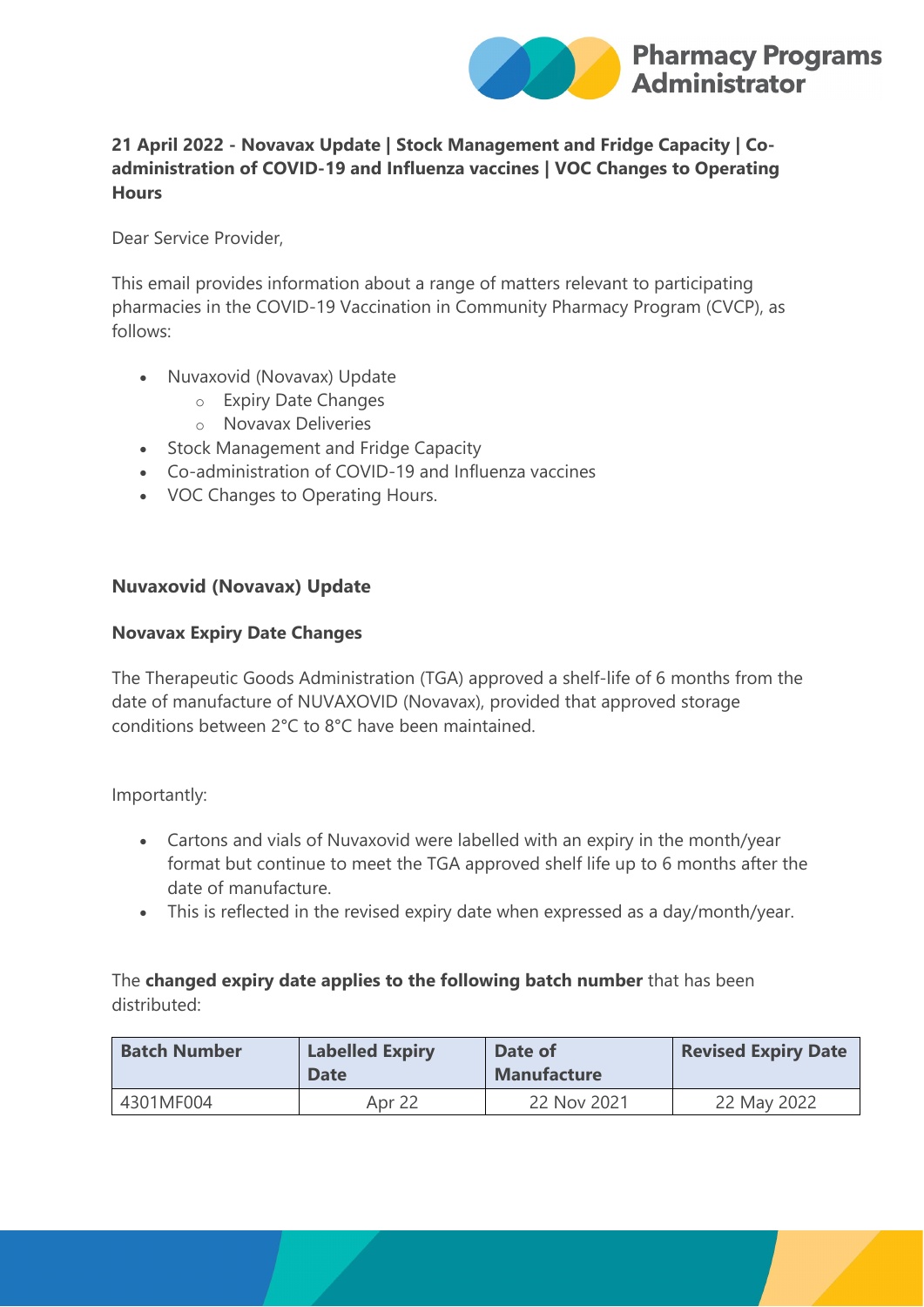

#### **Important to all Pharmacies with Novavax stock at sites**

• This **revised** expiry date applies to **all Novavax vaccine** stock on site provided that approved storage conditions have been maintained.

## **Please update the expiry date on any vials you have on site to reflect the revised expiry date.**

### **Novavax Deliveries**

Deliveries of these batches of Novavax vaccine will continue for the next few weeks while a new batch of Novavax undergoes assessment and release to the Commonwealth.

Further information on timing will be provided in coming PPA Notices.

Importantly:

- The **packaging** associated with the affected batches that are delivered will be labelled with a **Use By Date** to reflect the revised expiry dates.
- Individual vials **will not** be relabelled with the revised expiry dates.
- **Please reference the above table when receiving Novavax vaccine for the correct expiry date.**
- The new expiry date of each batch will also be reflected in CVAS when completing delivery acceptance.

### **Stock Management and Fridge Capacity**

This is a busy time of year for Pharmacies. Taking the time now to review your vaccine stock and management processes will help reduce the risk of vaccine administration errors and increased wastage with large amounts of stock on site.

Please remind your staff of the importance to adhere to the *['Strive for 5'](https://protect-au.mimecast.com/s/ri44C3QN8wuR8nphq0k7t?domain=health.gov.au)* Guidelines:

- *How are you managing both COVID-19 and Influenza vaccines on your site?*
- *Does your fridge have the capacity for safe storage of both vaccines?*
- *What ordering process do you have in place to safely manage fridge capacity and reduce risk of wastage?*